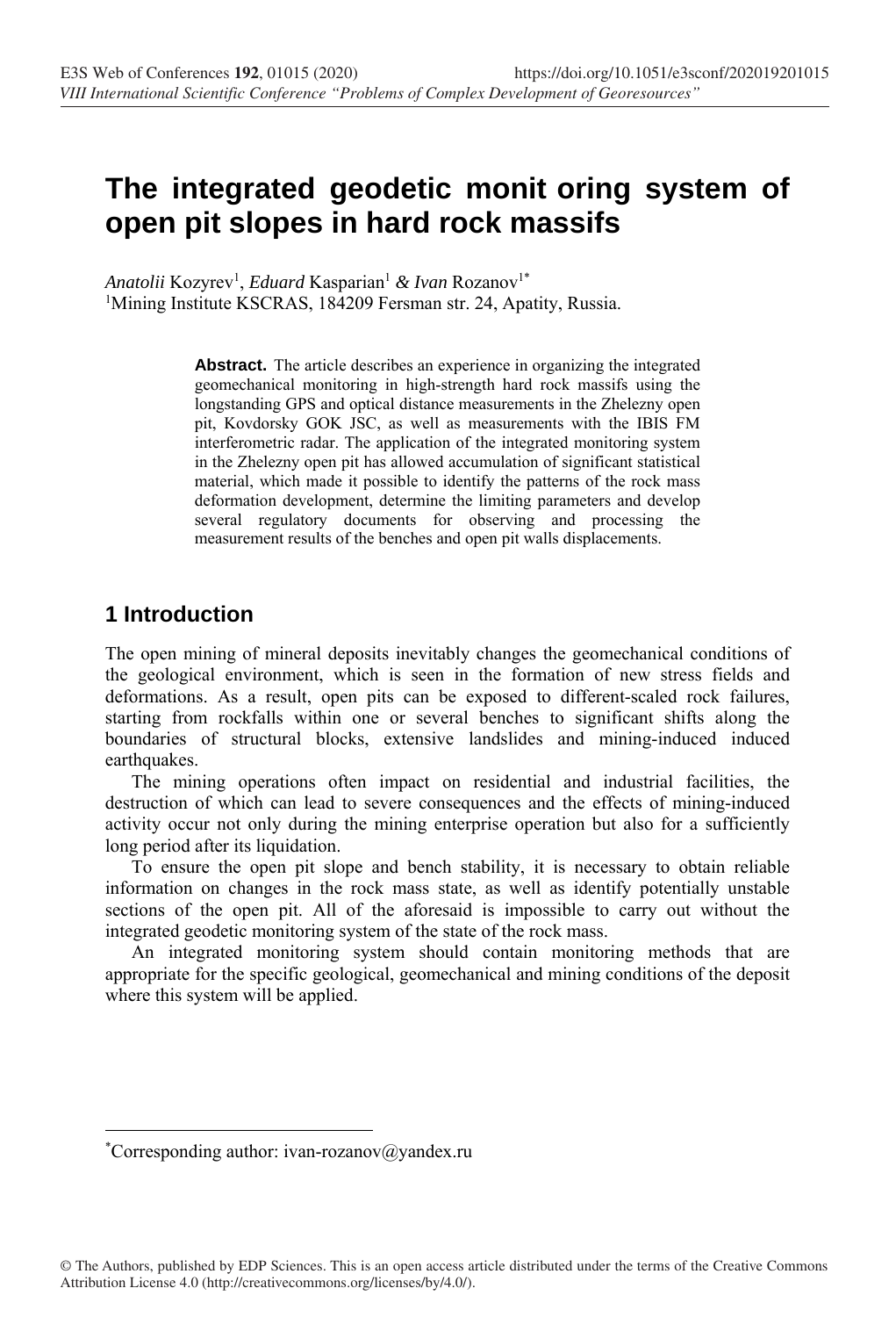## **2 Monitoring in soil and hard rock massifs**

A characteristic feature of the deposits development by open mining is a relatively high share of the near-surface, mostly weak rock layers, which often close to the soil rock massifs by its properties. The soil massifs differ small size of the constituent particles (within a few millimeters), very low adhesion between the particles, the almost complete lack of structural heterogeneities except stratification, and the presence of natural stress state caused solely by the gravitational field. As the open pit deepens, the share of soil rock mass reduces and the one of hard rock mass increases.

The hard rock masses have a pronounced hierarchical-block structure due to the extensive development of multiscale structural heterogeneities; their natural stress state is generally caused by gravitational tectonic stress fields.

In terms of geomechanics, open pit walls should be regarded as specific engineering structures, where different benches have a different lifetime. At that, the most long-lived upper benches are located in the most weakened soil rock masses where landslides are the most probable types of instability.

Hard rock benches, due to the hierarchical block structure, are weakened by structural heterogeneities with varying intensity, and the dominant geomechanical processes are the formation of border zones of disturbed rocks (zones of nonelastic deformations and failures), within which the separate rockfalls can occur.

Within the open pit wall, large-scale heterogeneities (weakened zones, geological failures, faults) determining the slope stability as a whole, can result in displacement of large structural blocks towards the mined-out space, as well as in landslides within the largest structural heterogeneities. Such a mechanism of rock deformations and failures in the hierarchical-blocked rock massifs determines the hierarchical structure of monitoring, in particular, its regional and local levels in terms of controlling the slope and bench stability.

The regional monitoring tasks include:

- observation of the rock mass deformation that contains the exploited deposit;

- zoning of the open pit into separate sections, according to the revealed nature of the rock mass deformation;

- reveal of potentially instable open pit areas;

The local monitoring tasks include:

- observation of identified potentially dangerous rock mass deformation areas;
- monitoring the state of a potentially dangerous area;
- forecasting the failure process development;
- analysis of causes, nature and parameters of rock deformation and failure.

As an example of the proposed methodology, we present an integrated monitoring system organized at the Kovdor complex magnetite-apatite-baddeleyite deposit, which rock mass has all the characteristic features of hard rock massifs.

## **3 The integrated monitoring system of the Zhelezny open pit, Kovdorsky GOK JSC**

#### **3.1 The Kovdor deposit: development conditions**

The Kovdor complex baddeleite-apatite-magnetite deposit was discovered in 1933; and in 1962 the Kovdorsky mining and processing enterprise started working. The Kovdorsky GOK has produced magnetite concentrate [2].

The physical-mechanical properties of rocks are closely related to their petrographic features. Based on this fact, the specialists of the VIOGEM Institute have divided all the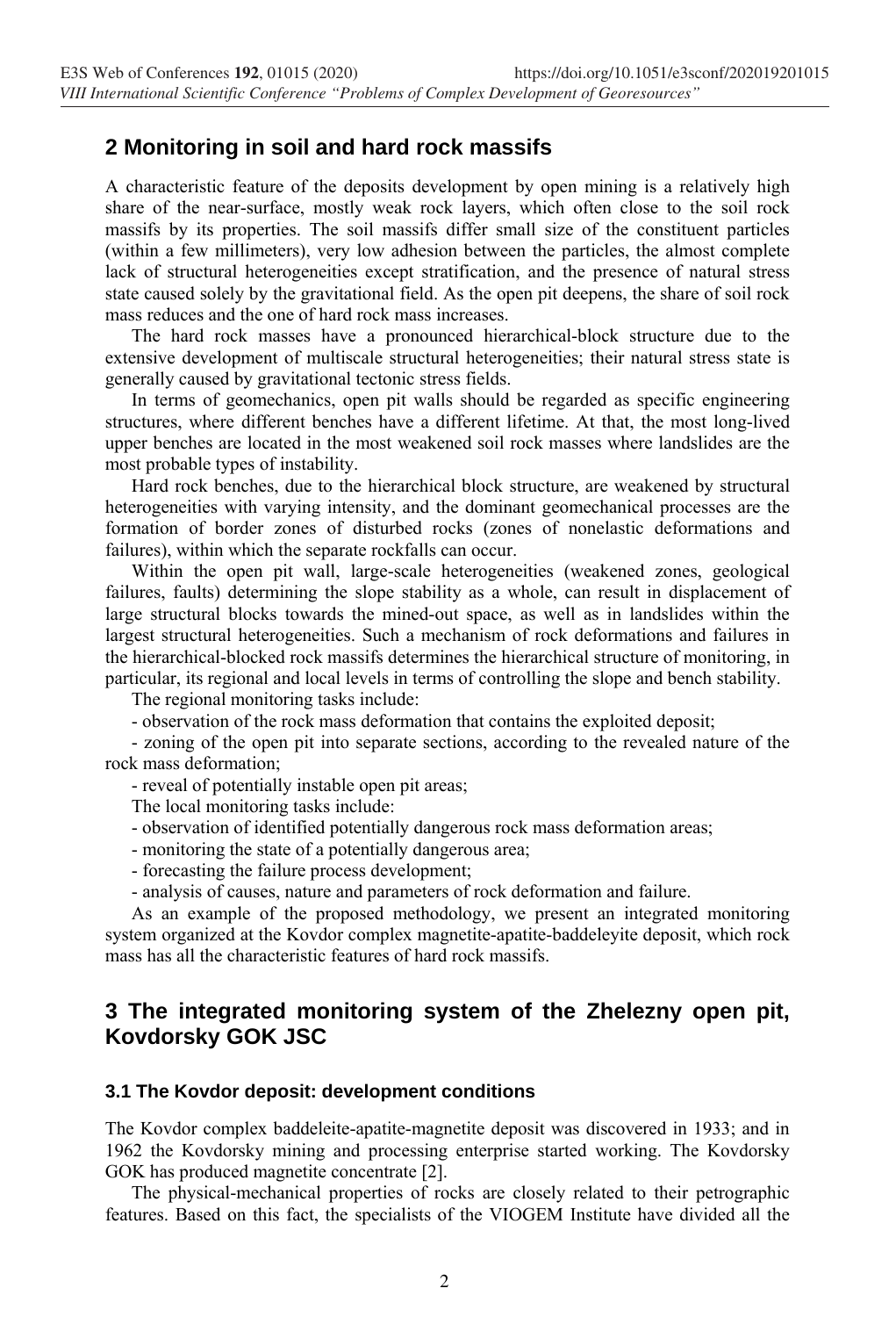geological formations of the Kovdor deposit into 6 lithotypes: metamorphic; hyperbasites; alkaline rocks; apatite-silicate-magnetite ores; apatite-carbonate-magnetite ores and carbonatites; and rocks of the disintegration zone.

All lithotypes, excluding the latter, belong to very strong (with uniaxial compressive strength  $\sigma_{\text{compr}} > 120 \text{ MPa}$ ) or strong ( $\sigma_{\text{compr.}} = 50{\text{-}}120 \text{ MPa}$ ) rocks, although hypogenic changes in rocks significantly reduce their strength. Only the intensive disintegration zone contains mainly hard medium-strength soils ( $\sigma_{\text{compr.}} = 15{\text -}50 \text{ MPa}$ ), low-strength ( $\sigma_{\text{compr.}} =$ 5.0-15 MPa) and semi-hard ( $\sigma_{\text{compr}}$  <5.0-15 MPa), as well as loose soils, which together form the 6th litotype [4].

At the present time, the Zhelezny open pit is developing complex baddeleite-apatitemagnetite and low-iron-apatite ores and is starting a francolitic (apatite-shtafelyte) and carbonatite deposit. In addition, since 1995 a mining-induced processing waste deposit has been developed. The deposit was formed in 1962-80 and contains industrial concentrations of apatite and baddeleite [3]. Over the past operating decades, the open pit has deepened up to more than 600 m from the maximum elevations of the original relief.

The Zhelezny open pit mine is exposed to failures such as rockfalls and slides of fractured and disintegrated rocks, landslides, wedge (prismatic) failures, plane failures, and combined failures [3].The first group is the most frequent and least dangerous in terms of ensuring the slope stability. Its occurrence is determined by the presence of intense fracturing areas and/or not enough high-quality technology of constructing benches into the final open pit outline.

The landslides develop mainly in the zone of surface disintegration of hard rocks in the upper part of the open pit (up to 100-120 m from the surface). Surface and ground water takes an active part in their formation. The deformation develops for a long time, sometimes for months, and can cover huge volumes of rock mass. The movements preceding the failure can reach tens of meters.

Deformations such as wedge (prismatic) failures are formed due to the reciprocal undercutting of two or more weakening surfaces (cracks, faults), the crossing line of which is inclined towards the open pit excavation. A failure prism bounded by these surfaces and the slope has a wedge shape. The development of large-scale deformations of this type represents a real danger to the stability of the slope or group  $(2-3)$  of the slopes [3]. A plane failure is the rock displacement towards the pit excavation along an inclined surface, formed by a crack, subparallel or close along the strike of a slope. This is the most dangerous type of failure, as it can cause a violation of the stability of not only a slope (group of slopes), but also of the all pit wall [3].

It is interesting to note that in the case of a wedge or plane failure, the previous rock mass deformation is visually hardly noticeable. The previous displacements of the rock mass reach values from a tenth of a millimeter to several centimeters. The period from the beginning of the rock mass deformation to a failure can fit into 2-3 hours. Such a variety types and scales in rock mass failures require applying an integrated approach to monitor the slope stability.

#### **3.2 The regional monitoring of the slope stability at the Zhelezny open pit**

To implement the regional monitoring of the slope stability at the Zhelezny open pit, there was constructed an optical distance testing site in 2006 [6]. Figure 1 shows the map of the location of the fundamental reference points of the optical distance chain.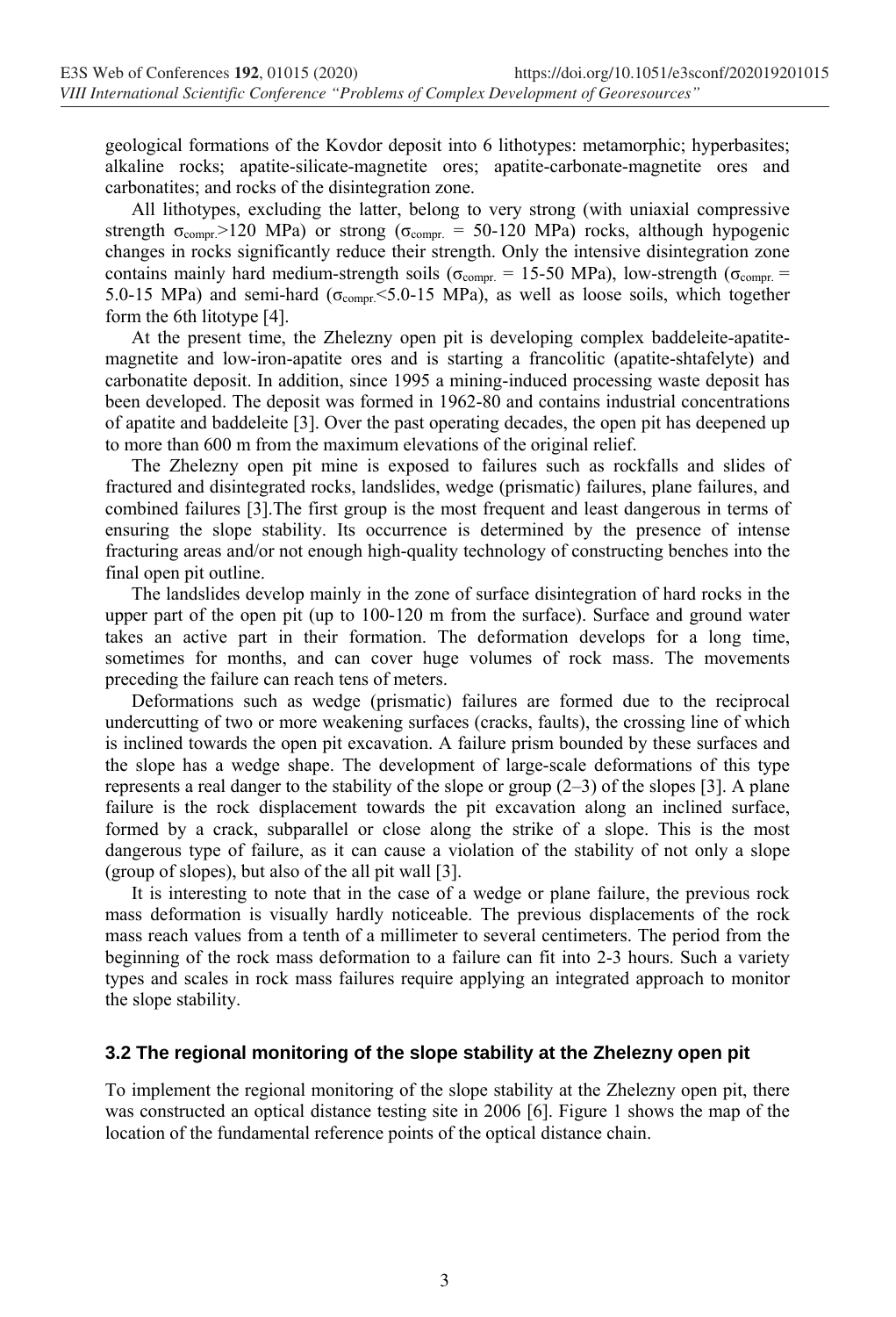

**Fig. 1** - The map of the location of the fundamental reference points of the optical distance chain in the Zhelezny open pit mine, taking into account the zoning according to engineering-geological conditions [4].

The locations of the fundamental reference points were chosen taking into account the spatial location of large structural heterogeneities within the pit, in accordance with the current layout of large structural heterogeneities. When selecting the location of the points, specialists also took into account the conditions for ensuring direct visibility between points, the access roads and the convenience of approaching them [4].

Since 2006, regular slope stability observations were carried out, the optical distance measurement method was taken as the main one in the geodetic monitoring for the pit walls conditions. Since 2007, in addition to optical distance measurements, the specialists have begun measurements using satellite geodesy methods. Analysis of GPS measurements data for 2007-2017 and their comparison with the results of traditional geodetic measurements showed that satellite geodesy methods can be considered as the main ones and traditional geodesy methods – as additional which can be used in cases requiring increased accuracy and reliability of the results obtained. During the entire test site functioning, about 20 series of measurements were carried out. The general tendency of changing the distances between points, nearly always in all cycles, consisted in their decrease, i.e. the specialists observed the approaching of the pit walls. The maximum values of approaching were observed in the southern part of the open pit outline and amounted to about 300 mm.

In 2015, in order to clarify the boundaries of the identified structural and geological sectors and the size of the influence area of the open pit on the state of the surrounding rock massif, the main optical distance testing site in the Zhelezny open pit was supplemented with points that form an outer ring in relation to the fundamental points. Figure 2 shows a general scheme of the fundamental points' location.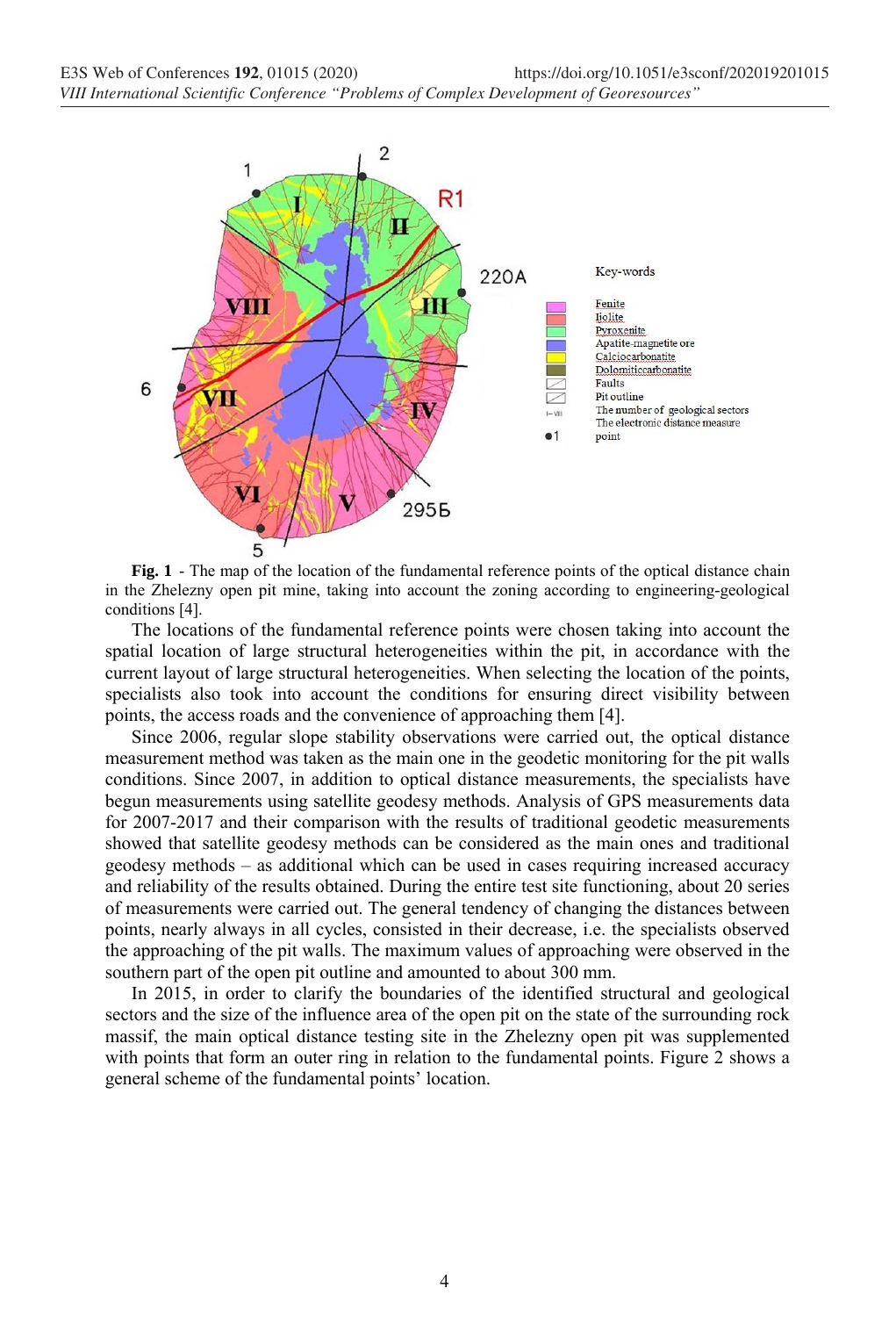

**Fig. 2.** The map of the fundamental points of the geomechanical testing site, Zhelezny mine, Kovdorsky GOK JSC.

Since 2016, the open pit has begun to expand. The points of the optical distance testing site (inner ring) were destroyed, with the exception of point 220A, however, the results obtained allowed the open pit to be conditionally zoned by the nature of the observed displacements to the northern and southern sections, and the separation boundary was the R1 fault (Figure 1). It is quite possible that the displacements observed in the southern section could have a negative impact on the stability of individual benches and provoke a series of failures in the underlying levels. To this date, the testing site is being restored.

#### **3.3 The local monitoring of the slope stability at the Zhelezny open pit.**

The ground-based interferometric radars are the most effective instruments of local monitoring, considering the physical-mechanical properties of the Kovdor deposit rocks and the variety of failures.

The main advantage of radars compared to other monitoring systems is the high measurement accuracy (0.1 mm in ideal conditions) and the ability of 24-hour monitoring of the rock mass in any weather, regardless of precipitation (snow, rain, hail, fog) or bad visibility in the open pit caused by dust, exhaust fumes, etc. In 2001, GroundProbe Company released the first series of interferometric radars, and from this point on, the use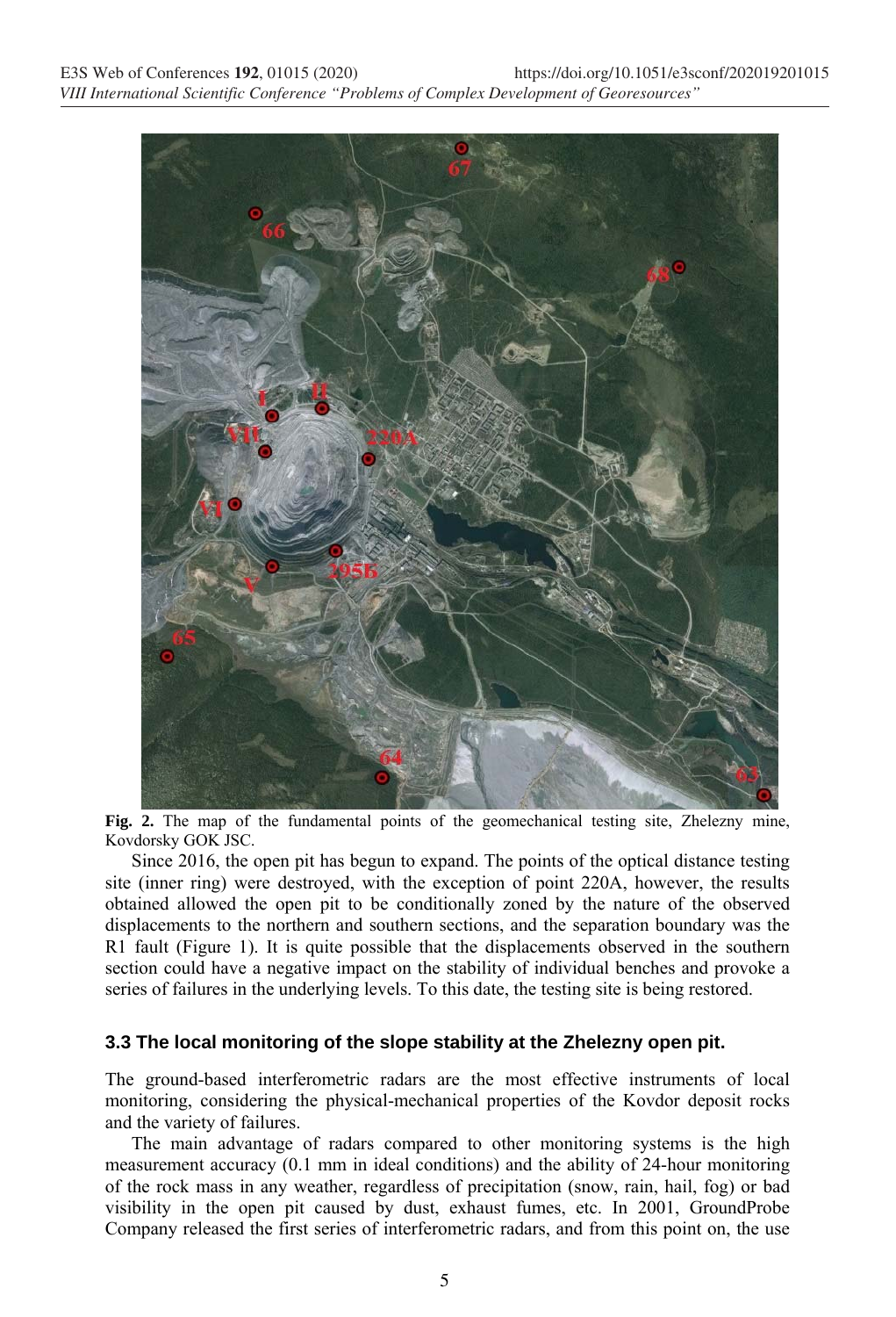of these technologies for monitoring in open pits began to increase. The radar manufacturers are Reutech Mining (South Africa), Ground Probe (Australia) and IDS (Italy). The radar operation principle is based on measuring the distance from a radio source to a monitored object. All existing radars differ in range (maximum range of 5000 m), viewing angles, and pixel size (characterizes the degree of detail of the monitored rock mass). At the same time, the maximum permissible environmental conditions (for air: temperature, pressure, humidity, etc.) are almost identical for all types of radar (for example, the temperature difference is from -50 to +50). Radars are installed stationary or on mobile platforms. At the moment they are actively used in many foreign deposits, but in Russia the first radars appeared relatively recently.

In 2014, JSC Kovdorsky GOK installed 2D IBIS FM synthesized aperture radar made by IDS in a container version on the open pit outline of the Zhelezny mine. The action range is from 10 to 4,000 meters. The pixel size is 4.4 m at 0.75 m (at a distance of 1,000 m) and 8.8 m at 0.75 m (at a distance of 2,000 m) [5 - 8]. At the moment, the number of interferometric radars has increased to 3 units. In 2019, the IBIS Rover radar was installed, and in 2020, the IBIS ArcSAR. Considering the technical capabilities of all three radars (maximum ranges, surveying angles, detailing), it became possible to simultaneously monitor all sections of the open pit wall.

In 2019, within the Project "Geo-Bio Hazards in the Arctic Region" under the European Neighbourhood Instrument Cross-Border Cooperation Programme Kolarctic 2014-2020, jointly with Finnish experts from GTK, Finland, we collected and analyzed the IBIS FM radar data on failures taking place in the Zhelezny open pit. Over the entire observation period, several failures on the scale of 1-2 benches and one large failure with a volume of about 100 000 m3 were recorded.

Figure 3 shows a graph of the development of the landslide deformation process over time, which stretched for almost 7 months, and the maximum displacement of the observed area exceeded 2400 mm.



the IBIS FM radar data.

Figure 4 shows an example of a graph of the development of wedge-type failure in time.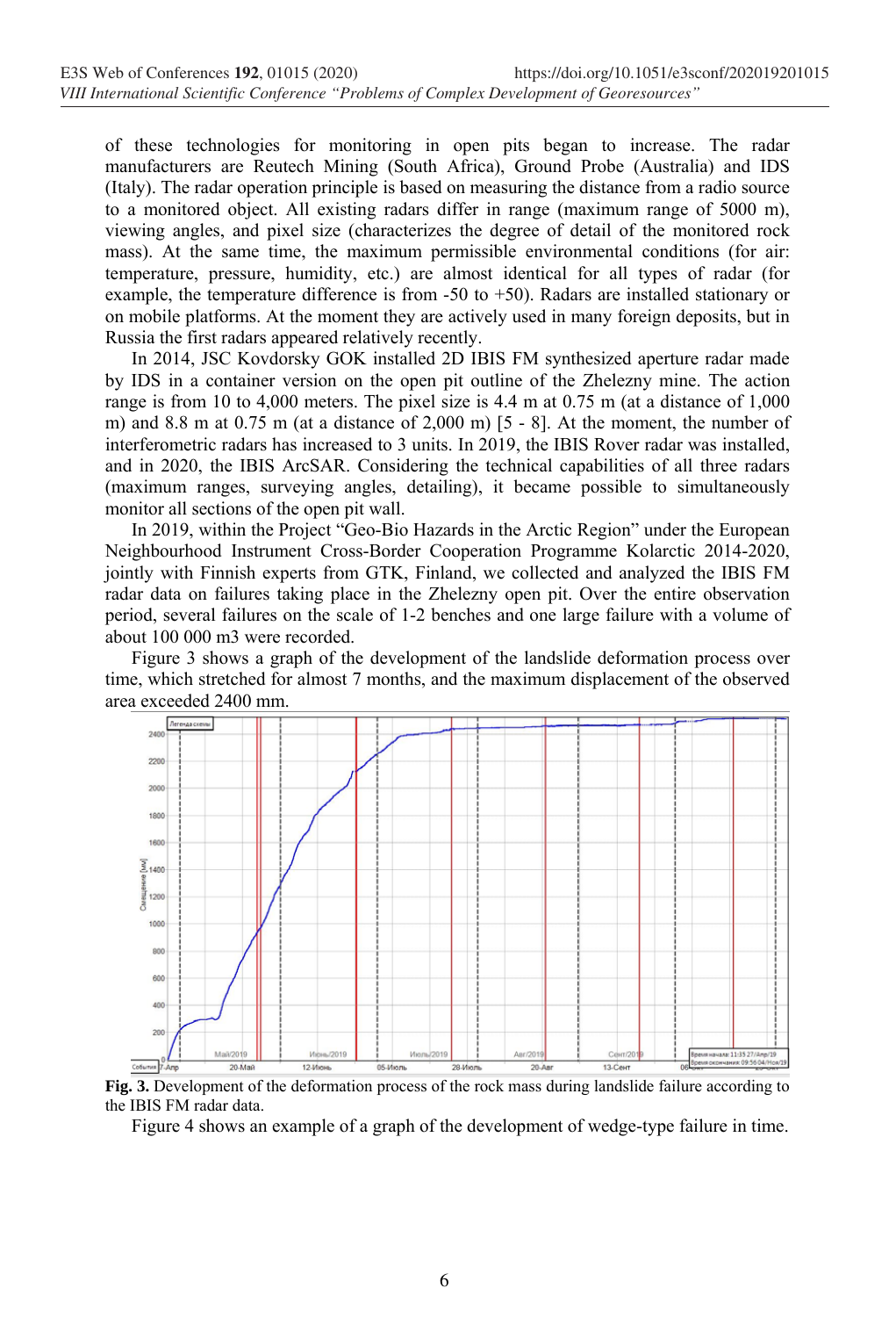

**Fig. 4.** Development of the deformation process of the rock mass with wedge-type failure according to the data of the IBIS FM radar.

The failure process was faster than the landslide process, and the maximum displacement was 52 mm. The failure volume was approximately 100  $m<sup>3</sup>$ .

## **4 Conclusions**

1. The organized slope stability monitoring system for the Zhelezny open pit covers all types of failures occurring in the Kovdor high-strength rock mass such as landslides and various rockfalls.

2. The results of the GPS and optic distance measurements made it possible to zone the open pit by the nature of the observed movements to the northern and southern sections and to identify the area for local monitoring. Currently, the works are underway to restore the testing site for further observations of the open pit walls stability as a whole.

3. During the operation of the integrated monitoring system in the Zhelezny open pit, significant statistical material was accumulated, which made it possible to identify the regularities of the rock mass deformation development, to determine the limiting parameters and to develop «Methodological recommendations for the application of space geodesy methods for geomechanical monitoring of hard rock massifs during open pit mining» and «Interim instruction for monitoring deformations of the open pit walls and benches using the IBIS FM radar».

This publication has been produced with the assistance of the European Union. The contents of this publication are the sole responsibility of the following authors: Anatolii Kozyrev Eduard Kasparian and Ivan Rozanov and can in no way be taken to reflect the views of the European Union.

### **References**

- 1. I.Yu. Rozanov, A.A. Zavyalov, Topical Issues of Rational Use of Natural Resources, **1**, 476 (2019)
- 2. V.A. Dunaev, S.S. Seryj, A.V. Gerasimov, S.N. ZHurin, A.N. Byhovec, B.V. Slavskij, Gornyj zhurnal, **4**, 41 (1998)
- 3. A.A. Zavyalov, *Subsurface management problems. Materials of the VI Russian Youth Scientific and Practical Conference*, 292 (2012)